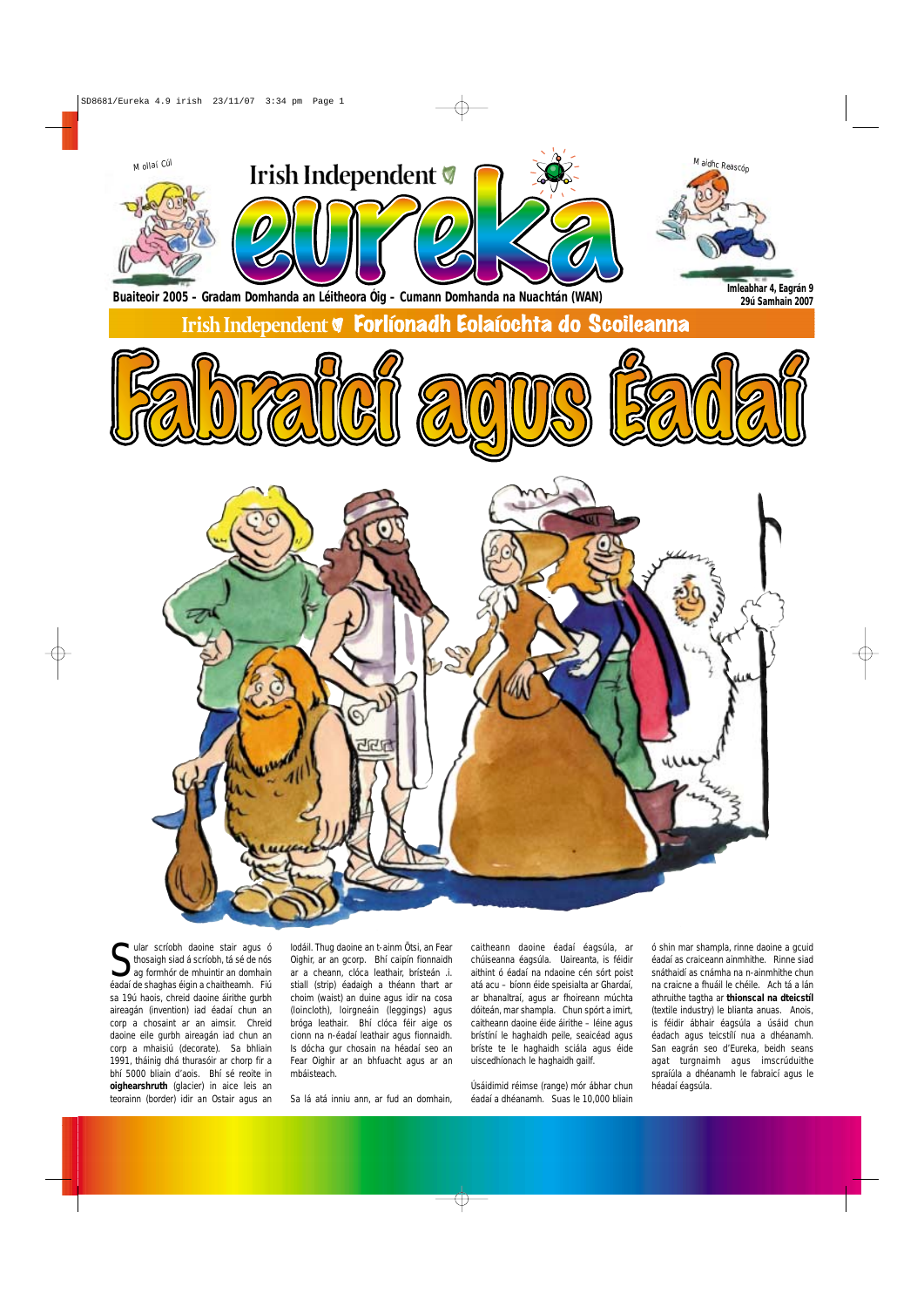**BUNÁBHAIR:**



• Sreangán, corda, olann

## **TREORACHA:**

- 1. Gearr an cadás i gcearnóga 30cm.
- 2. Fill an cadás. Cuir cúpla snaidhm ann.
- 3. Cuir dath bia i 250ml uisce.
- 4. Cuir an cadás (agus na snaidhmeanna fós ann) san uisce daite. Brúigh faoi é le spúnóg. Bí cinnte go bhfuil an cadás iomlán clúdaithe le huisce daite. Fág é faoin uisce ar feadh 20 nóiméad nó mar sin.
- 5. Úsáid pionsúirín nó forc chun an cadás a thógáil amach as an uisce daite.
- 6. Fág é ar sheanpháipéar nuachta thar oíche nó go dtriomaíonn sé.
- 7. Nuair a bhíonn an cadás tirim, oscail an tsnaidhm. **Breathnaigh** air. Cad a tharla?

**B** fásann snáithíní boga clúmhacha (fluffy) timpeall ar shíolta phlanda an chadáis.<br>Is iad na snáithíní seo an cadás a úsáidimid. De ghnáth, fásann planda an chadáis i dtíortha teo ar nós na hIndia agus na hAfraice, ach t íonn an-tóir (popular) ar chadás le haghaidh éadaí, tuáillí agus braillíní leapa. Fásann snáithíní boga clúmhacha (fluffy) timpeall ar shíolta phlanda an chadáis. Is iad na snáithíní seo an cadás a úsáidimid. De ghnáth, fásann planda an a úsáidimid anois ó Stáit Aontaithe Mheiriceá, ón gceantar ar a dtugaimid an t-ainm 'Crios an Chadáis'. Faigh amach cé na stáit atá i gCrios an Chadáis. Oireann (suits) an aimsir sna stáit seo do phlandaí an chadáis mar bíonn a lán gréine agus a lán báistí uathu. Tá an ithir (soil) torthúil (fertile). Is féidir snáithíní cadáis a fhí le chéile chun fabraic an chadáis a dhéanamh. Is féidir cadás a dhathú go héasca.

## **DÚSHLÁN BREISE:**

1. An féidir leat patrúin éagsúla a dhéanamh ar an gcadás?

- 1. Smaoinigh ar chruth agus ar mhéid do chóstaeir. Cén fáth a n-úsáidimid cóstaeirí? *Ag pleanáil:*
- 2. Cén sórt ábhair a bheadh oiriúnach do chóstaer dí? An mbeidh sé éasca an t-ábhar seo a fhí? Cé na hábhair a fhífidh tú le chéile? An úsáidfidh tú soip óil nó réiteoirí píopa nó stiallacha de chairtchláir? Cad a úsáidfidh tú mar sheol (coinneoidh an seol na soip / stiallacha / réiteoirí teann chun gur féidir leat fí eatarthu).
- 3. Déan dearadh de do chóstaer dí.

s féidir fabraic a dhéanamh ar bhealaí<br>
éagsúla — is féidir ábhar a<br>
shnaidhmeadh (knot), a chniotáil nó a<br>
bhréadadh (knot), a cho-dáiríre s féidir fabraic a dhéanamh ar bhealaí éagsúla – is féidir ábhar a bhréadadh (braid). Ach dáiríre, úsáidimid **fíodóireacht** (weaving) chun formhór na bhfabraicí a dhéanamh. San fhíodóireacht, úsáideann fíodóirí dhá thacar snáitheanna. Cuireann siad iad trasna ar a chéile: os cionn a chéile agus faoina chéile.

# Cadás



## **TREORACHA:**

#### *Ag iniúchadh:*

## *Ag déanamh:*

- 4. Déan do chóstaer dí. An gá duit an fhíodóireacht a chleachtadh roimh ré? *Ag meas (evaluating):*
- 5. Taispeáin do chóstaer dí don rang agus pléigh an dearadh.

Déanaimid snáithe as **snáithíní** (fibres). Tagann snáithíní ó ábhair nádúrtha ar nós cadáis (cotton), síoda (silk) agus olann nó ó **ábhair shintéiseacha** (synthetic) ar nós níolóin. Fadó, rinne daoine fíodóireacht le píosaí féir, le gais (stalks) duilleog, le duilleoga pailme (palm), agus le stiallacha tanaí adhmaid. Anois úsáidimid **seol** (loom) chun



fíodóireacht a dhéanamh. Coinníonn an seol snáitheanna fada le chéile go teann (tightly) sa chaoi gur féidir na snáitheanna eile a fhí os a gcionn agus fúthu. Is féidir patrúin agus saghsanna éagsúla fíodóireachta a dhéanamh. Sa tSín, d'úsáid siad síoda chun an fabraic ba luaithe a bhí acu a dhéanamh; in Éirinn agus san Eoraip, d'úsáid siad olann; san India, d'úsáid siad cadás.

# Fíodóireacht

## **AIRE: Bí cinnte go bhfuil cead agat an cadás a ghearradh agus a dhathú.**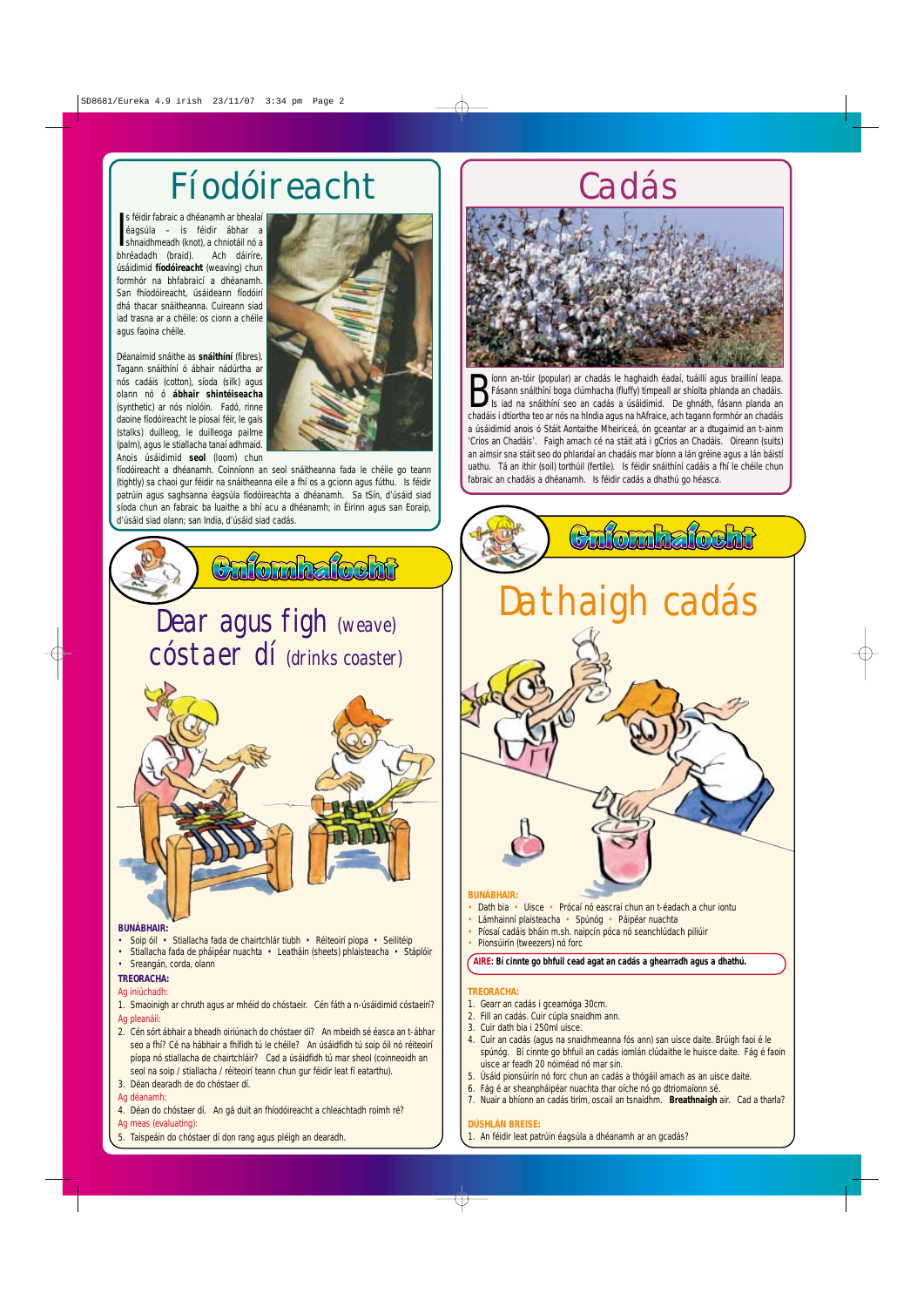## An í olann an t-ábhar is fearr chun rudaí a choinneáil te?



## **BUNÁBHAIR:**

- Olann Píosaí éagsúla fabraice m.sh. cadás, síoda, línéadach (linen)
- 

## Cé acu ábhar is mó a dhéanann leictreachas statach (static electricity)?



- Balúin Píosaí páipéir shíoda (tissue)
- Éadaí éagsúla m.sh. geansaí, sciorta, treabhsair, riteoga, carbhat

- 1. Stróic an páipéar síoda i bpíosaí beaga bídeacha. Séid balún agus coinnigh greim
- Uisce teolaí (warm) Prócaí / eascraí Teirmiméadar Siosúr
- Bandaí leaisteacha Seilitéip Uaineadóir Páipéar nuachta

## **BUNÁBHAIR:**

## **TREORACHA:**

- air os cionn na bpíosaí páipéir. **Breathnaigh** cad a tharlaíonn.
- 2. Cuimil an balún ar do gheansaí. Coinnigh greim ar an mbalún arís in aice leis na píosaí páipéir. Cad a tharlaíonn an uair seo?
- 3. Déan imscrúdú go bhfeicfidh tú cé acu ábhar is mó a dhéanann leictreachas statach.

## **SMAOINIGH AIR SEO:**

**Example 15 an** écric an leamhain shouth). Ar nós leamhan agus féileach tosaíonn an leamhan seiriceáin mar un athraíonn sé isteach ina chruimh (caterpillar), éanaimid síoda ó chocún an leamhain sheiriceáin (silk moth). Ar nós leamhan agus féileacán eile, tosaíonn an **leamhan seiriceáin** mar ubh, ansin ina phupa agus ar deireadh, athraíonn sé ina leamhan fásta (adult). Nuair a bhíonn an leamhan seiriceáin fásta go hiomlán mar chruimh, fíonn sé cocún thart air féin as snáithíní síoda. Déanann an chruimh guma a ghreamaíonn na snáithíní seo le chéile. Chun na snáithíní síoda a fháil ón leamhan, is gá an cocún a mhaothú (soak) in uisce te. Scaoileann (loosen) sé

Conas a chinnteoidh tú go bhfuil **tástáil chothrom** ar siúl agat?

*Leid:* Cé mhéad ábhar éagsúil a thástálfaidh tú? An ceart balún difriúil a úsáid le haghaidh gach ábhair dhifriúil? Cé mhéad uair a chuimleoidh tú an balún le haghaidh gach ábhair dhifriúil? Conas a thomhaisfidh tú cé acu ábhar is mó a dhéanann leictreachas statach.

s dócha gurb í olann an chéad ábhar a d'úsáid daoine chun fabraic a dhéanamh.<br>Thart ar 6,000 bliain ó shin, thosaigh feirmeoirí **ag pórú** (breeding) caorach chun olann a fháil uathu. Le 1,600 bliain anuas, tá an-tóir ar ol s dócha gurb í olann an chéad ábhar a d'úsáid daoine chun fabraic a dhéanamh. Thart ar 6,000 bliain ó shin, thosaigh feirmeoirí **ag pórú** (breeding) caorach chun Is féidir olann a dhathú agus toisc go bhfuil olann te, tá sí go hiontach le haghaidh éadaí. Cén sórt éadaí a dhéanaimid as olann?







Nuair a bhaineann tú do chuid éadaí díot, ar thug tú faoi deara riamh go ndéanann roinnt díobh brioscarnach (crackle) nó go gcuireann siad do chuid gruaige ina colgsheasamh? Leictreachas statach is cúis leis seo. Déan an ghníomhaíocht seo go bhfeicfidh tú an gcruthaíonn fabraic áirithe níos mó leictreachais stataigh ná fabraicí eile.

seo an guma. Ansin, is

féidir na snáithíní a chasadh ar a chéile chun síoda a dhéanamh. Bíonn a lán cocún ag teastáil chun síoda a dhéanamh. Bíonn idir 2,500 agus 3,000 cocún ag teastáil chun méadar amháin síoda a dhéanamh. Is féidir síoda a dhathú go héasca.



# Síoda

## **TREORACHA:**

- 1. Pléigh agus pleanáil d'imscrúdú le do ghrúpa. Smaoinigh conas a dhéanfaidh tú **tástáil chothrom**. Leid: smaoinigh ar mhéid na n-ábhar, teocht an uisce, cathain a úsáidfidh tú an teirmiméadar.
- 2 Déan an t-imscrúdú.
- 3. Dear póstaer chun na torthaí a thaispeáint do na daoine eile sa rang.

### **SMAOINIGH AIR SEO:**

Cá mbeadh olann úsáideach?

Pleanáil agus déan imscrúdú le fáil amach an í olann an t-ábhar is fearr chun rudaí a choinneáil te.

## **Olann**